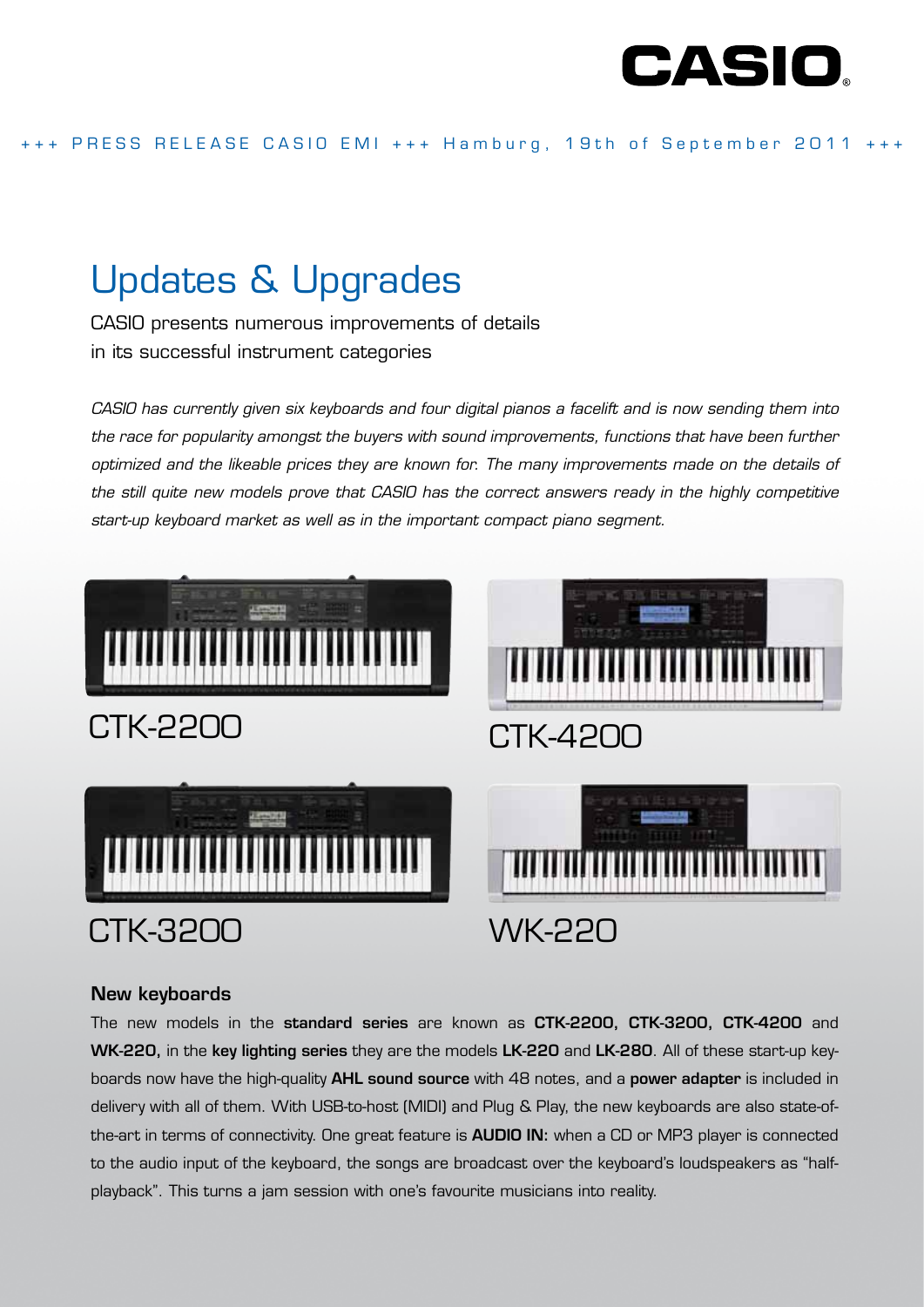

# +++ PRESS RELEASE CASIO EMI +++ Hamburg, 19th of September 2011 +++



CASIO has defined two new performance levels for its six new keyboards. CTK-2200, CTK-3200 and LK-240 form the first group, CTK-4200, WK-220 and LK-280 the second. The assignment of the functionalities is as follows:

#### CTK-2200, CTK-3200 and LK-240:

- 48-note polyphony, 400 AHL tones, 150 rhythms
- Sampling function with voice pads: sample and play your own sounds (3 sounds, 1 second)
- Bass reflex loudspeaker system with 2 x 2 Watt

#### CTK-4200, WK-220 and LK-280:

- 48-note polyphony, 600 AHL tones, 180 rhythms, stereo grand
- Sampling function via keyboard: sample and play your own sounds (5 users/3 drum sounds, 10 seconds), additional sampling via microphone: WK-220, LK-280
- Chord book: the virtual chord book shows what the corresponding chords sound like and how they are played and includes fingerings, interval ratios and chord inversions
- Piano/organ button: to directly switch from a piano to an organ tone (and vice versa), the keyboard's pre-settings are adjusted accordingly in terms of sound
- Registration memory with 32 set-ups (8 banks à 4 memory spaces)
- Bass reflex loudspeaker system with 2 x 2.5 Watt

Regardless of this group assignment, all new models – except the CTK-2200 – have touch response. The two key lighting keyboards are delivered with a microphone.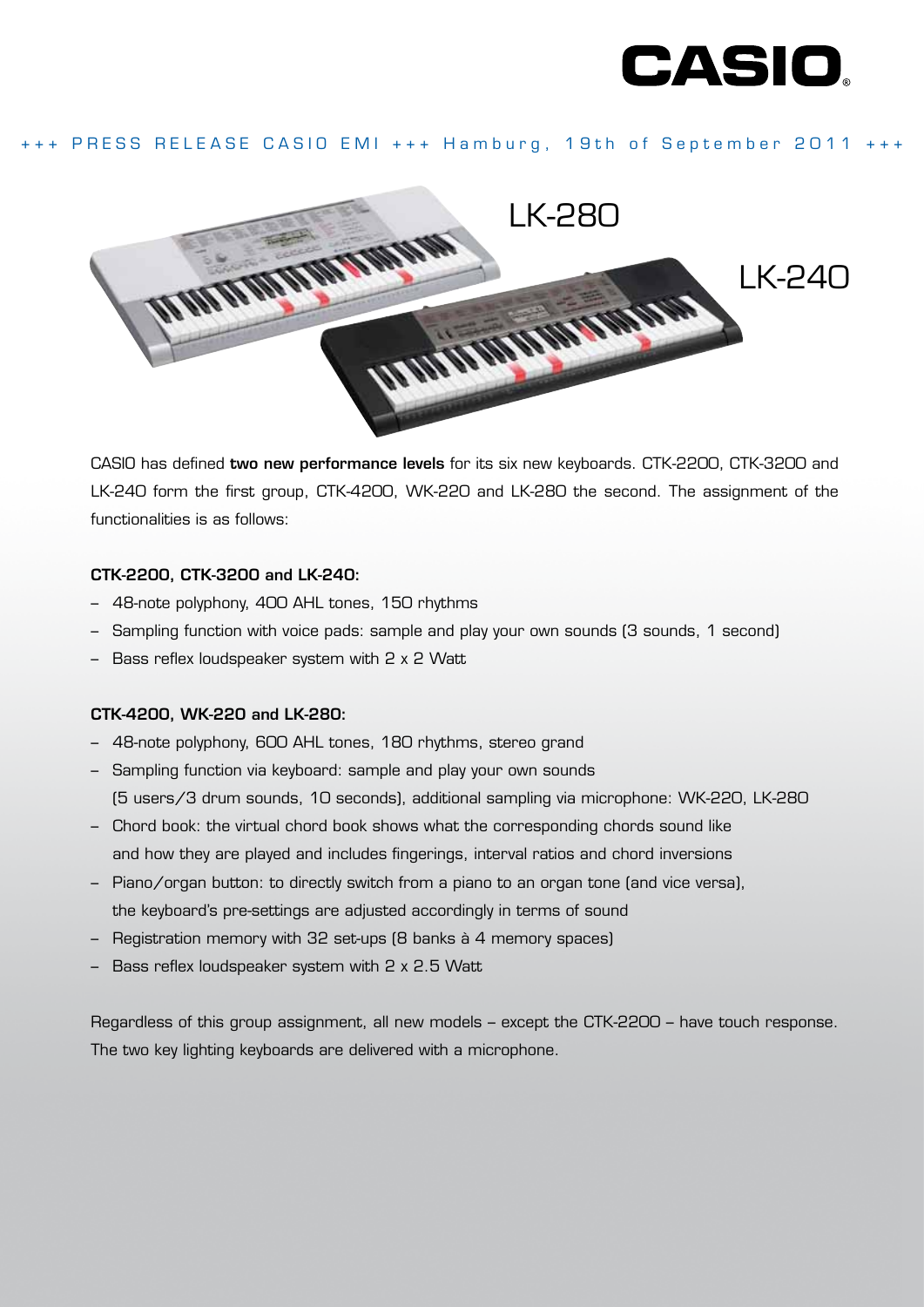

### New, compact digital pianos

The two new models in the popular compact series are known as CDP-120 and CDP-220R. The CDP-120 now also has the AHL sound source from CASIO as well as a hammer action keyboard with two sensors, derived from the PRIVIA series. In addition, the basis instrument was equipped with a USB interface and now has an even more compact design. The CDP-220R was furnished with an addition 30 tones (for a total of now 700) and can be effortlessly switched from piano to organ tone by means of the new piano/organ button. A chord book is included as well in the delivery of the multi-functional ensemble piano.